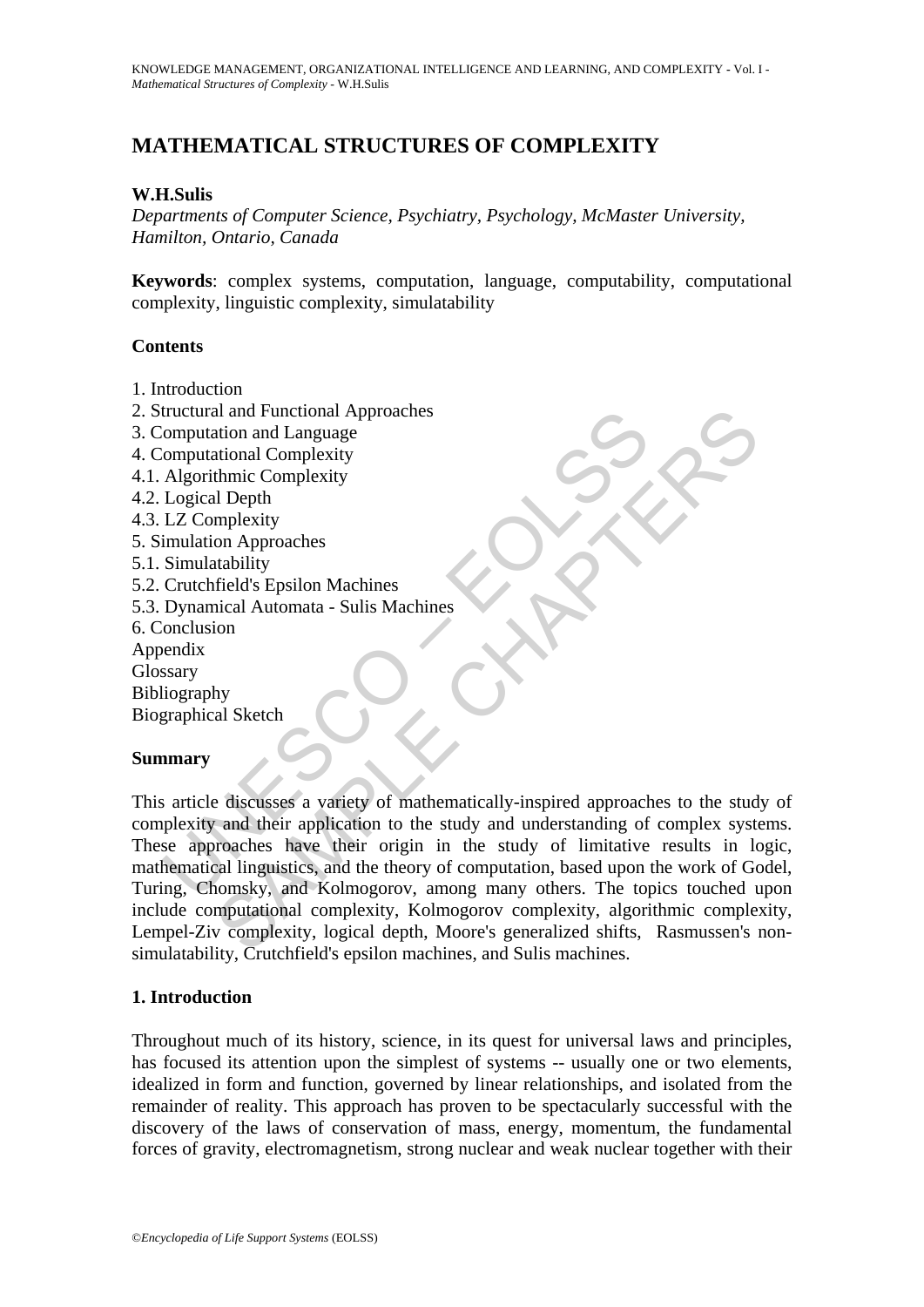(almost complete) unification, the fundamental particles of nature, the periodic table of elements, the basic laws of chemical interaction, speciation, the genome. Science has been guided by a deep faith in the principle of reductionism, the belief that a whole is just the sum of its parts, and that the behavior and properties of the whole can be predicted or recreated from a knowledge of the behavior of its parts and of the interactions among these parts. Nature, in its full majesty, was thought to be merely complicated, consisting perhaps of legions of fundamental constituents interacting in myriad ways, but nevertheless still within the scope of theory to be described and predicted. Nature was governed by context-independent, objective, *deterministic* laws, the laws of machines, with events following one another in a predictable, lock step manner independent of any process by which these events might be observed. Einstein espoused this belief in his famous dictum, ''God does not play dice''. All that will be already exists implicitly within all that was.

discoveries of the twentieth century may have significantly si<br>discoveries of the twentieth century may have significantly si<br>diature's design lies within our grasp. Mathematics and physics have<br>are absorbed as a strong o sts implicitly whith an that was.<br>
veries of the twentieth century may have significantly shaken our fait<br>
m, *objectivism* and *determinism*, but we still believe that the essential<br>
design lies within our grasp. Mathemat The discoveries of the twentieth century may have significantly shaken our faith in *reductionism, objectivism* and *determinism*, but we still believe that the essential form of Nature's design lies within our grasp. Mathematics and physics have provided us with a nearly complete, qualitative theory of simple systems. Even though we may not know precisely what a particular simple system will do, we can provide a general description of what it may do, much as a story describes the general actions of its characters without becoming burdened in unnecessary detail. Simple stable systems, whose individual states can be represented as elements within some abstract *phase space (*describing such characteristics as position, momentum, angular momentum, energy and so forth) exhibit rather simple motions. They may remain indefinitely in a single state, termed *fixed point* behavior. They may travel along a fixed path over and over again, termed *periodic* or *limit cycle* behavior. They may wander around the phase space for a long time but eventually their path will remain arbitrarily close to either a fixed point or a limit cycle. In this case the system is said to exhibit fixed point or limit cycle *attractors*. The system may wander ever further away from its starting point. Depending upon how the system behaves if the dynamics is run backwards in time, the system is said to exhibit fixed point or limit cycle *repellors*, or it may simply be divergent.

In spite of the astounding success of the reductionist program there is a growing realization that Nature is much more subtle than ever imagined. The whole may not merely be the sum of its parts, but may in fact exhibit behavior which transcends that of its components. This alternative viewpoint, termed *contextualism* by Cohen and Stewart, has begun to gain favor as a result of research being carried out in a wide variety of disciplines, including mathematics, physics, economics, biology, psychology, neuroscience and sociology, into the dynamics of what have come to be termed complex systems. These include cellular automata, spin glasses, economic systems, speciation, cognition, brains, and culture. Although many systems may be readily identified as complex, the concept of the complex system remains in its infancy, and there is as yet no clear consensus concerning its proper scope and definition. Indeed, one of the fundamental tasks of complex systems theory is to attempt to delineate those characteristics which clearly separate complex systems from merely complicated systems. Physics and mathematics have taken different, though subtly related, approaches to this problem. In each case the methods being used reflect those of the sub-discipline in which such complex systems were first identified. In the case of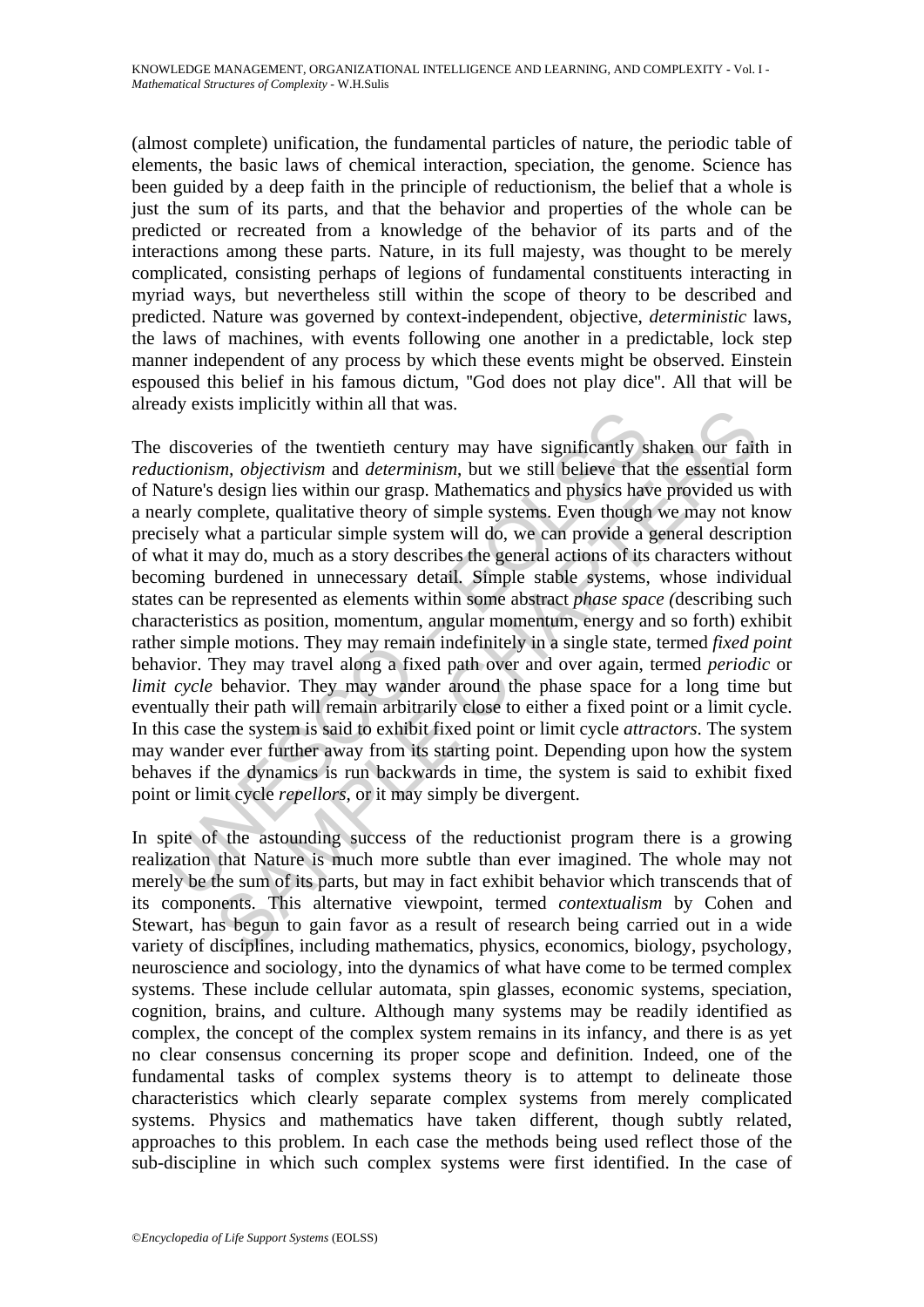physics, this was condensed matter physics, and so the methods are predominantly the methods of statistical mechanics. These are described in detail in other articles in this encyclopedia and will not be discussed further here. This article will focus upon the approaches being taken within mathematics. There the first awareness of complexity appeared at the turn of the twentieth century with the discovery of *limitative* results and so it is there that we begin our journey.

The first major limitative result was obtained by the French mathematician, Henri Poincaré, in his studies of celestial mechanics. The motion of the heavens is governed to a remarkable degree of accuracy by Newton's laws of gravitation and motion. The solution of Newton's equations for the motion of two bodies, such as the Earth and the Sun, are simple ellipses, and their calculation is now a straightforward schoolbook exercise. However, the motion of three bodies, such as the Sun-Earth-Moon system, proved to be surprisingly difficult to analyze formally. Numerical methods provided predictions to high accuracy, but no closed form solutions, no single equations, could be written down which would describe this motion exactly. Poincaré demonstrated conclusively that, in general, no closed form solutions existed for the motion of more than two bodies. In large measure this failure was due to the presence of a hitherto unrecognized form of motion, chaos. In chaotic motion, if a system is started in two differing but nearby states, the subsequent paths which the system follows diverge - that is, become ever more uncorrelated over time. As a result of this, long-term prediction of the behavior of the system becomes impossible.

exect. However, an emasted of the content, star is the seal and the sear is the search of the surprisingly difficult to analyze formally. Numerical lictions to high accuracy, but no closed form solutions, no single ten dow be surprisingly difficult to analyze formally. Numericannel since the surprisingly difficult to analyze formally. Numerican nethods provide to high accuracy, but no closed form solutions, no single equations, coulwon which The second major limitative result occurred in mathematical logic. Beginning with Hilbert, and pursued by Russell and Whitehead and many others, mathematicians and philosophers sought a set of axioms, a set of fundamental principles or laws, from which all mathematical truths could be derived using the principles of pure reason alone. Like their physicist counterparts, mathematicians believed in the reductionist approach, and in the existence of a fundamental theory of everything, which would be based upon a few simple laws or axioms. Suspicions that this might not be the case began with one of its staunchest supporters, the British philosopher, Bertrand Russell, who, while attempting to lay down a fundamental theory of sets, discovered his famous paradox. According to the tenets of mathematical logic, a true theory of mathematics should be consistent, that is, free from contradiction, and complete, meaning that every true mathematical statement should be found within this theory. This does not mean that every statement which can be formalized in mathematical terms should be true, but it does suggest that every mathematical statement should be either true or false. A paradox is an example of a statement which is neither true not false. It is indeterminate. A classic example of a paradox is the statement "The Cretan said, 'All Cretans are liars'". There is no way in which this statement can be assigned a value of true or false. A theory with a paradox is in peril, and Russell discovered just such a paradox in his theory of sets. In form it is quite similar to the previous example and goes like this. Let A be the set consisting of all sets which do not have themselves as members. That is, A is the set which consists of all of those sets B for which B is not a member of B. If A contains itself, then A is not a set which does not contain itself as a member, which means that A cannot contain itself, a contradiction. But if A does not contain itself as a member, then A meets its own condition for inclusion as a member of itself, again a contradiction. There is no way out.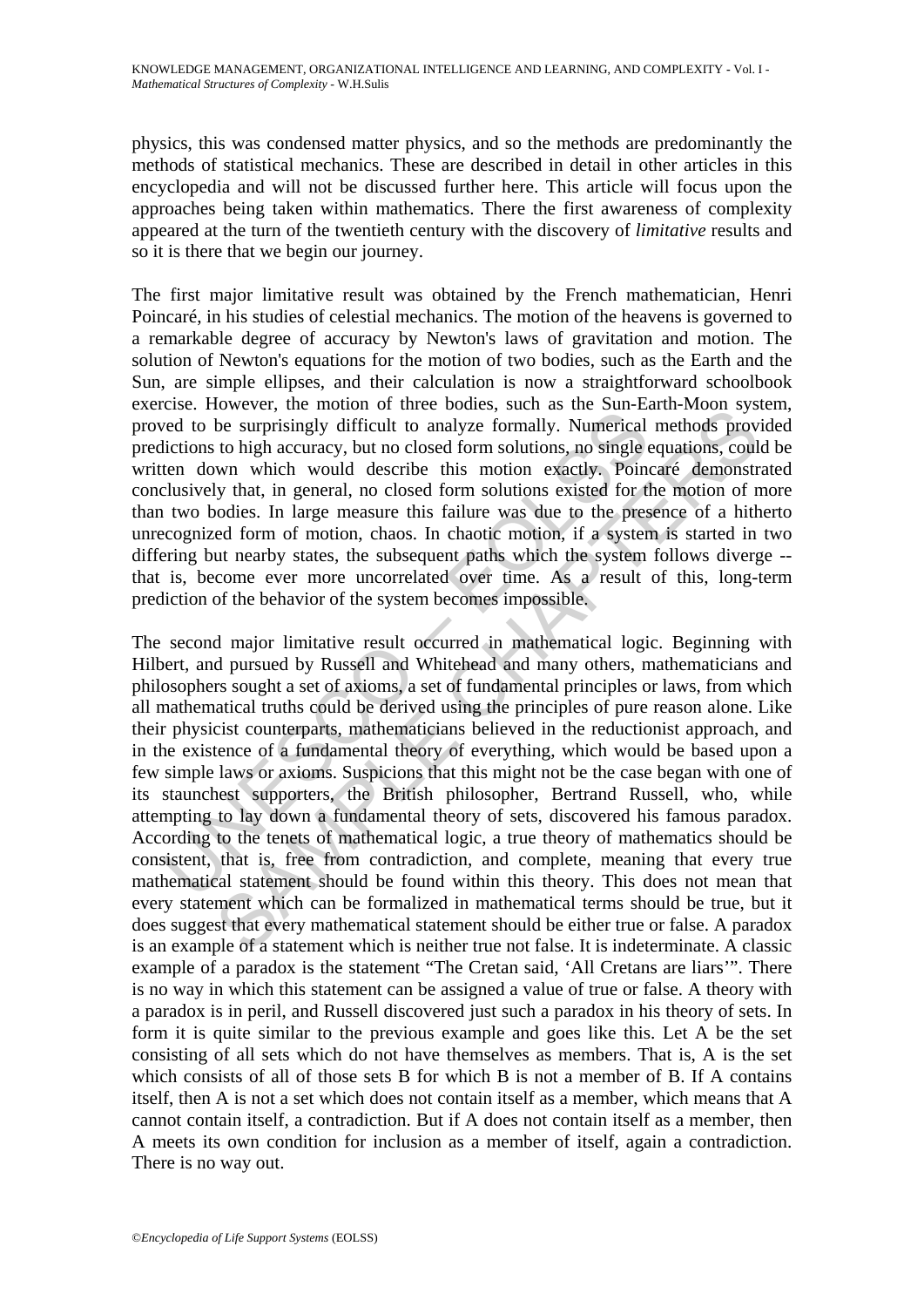The key to both paradoxes lies in their self-referential nature. Consequently one might think that one way to prevent this from happening is to ban self-reference. But nature abounds in self-reference and so do formal systems which have even the most basic degree of explanatory power. In the early 1930s, the mathematician Kurt Godel proved his famous incompleteness theorem, in which he showed that any formal logical system which was capable of expressing the basic laws of arithmetic (and it is hard to think of any useful system which could not do so) possessed a true statement which was not provable within the system. That is, the formal system had true statements but it was impossible to prove whether or not these statements were in fact true. Godel proved this using a self-referential construction of the kind described above. Self-reference and paradox were unavoidable.

Inter and a matter cocci-<br>
and a matter cocci-<br>
and a matter cocci-<br>
and a matter of compute something the limits of compute<br>
inputation, and what it means to compute something. His theory<br>
t general of terms, and a centra me the that older was centosizotaning the limits of roge and<br>iran, Alan Turing, was demonstrating the limits of computation. In esse<br>weloped a theory which attempted to formalize our intuitive idea on, and what it means to At the same time that Godel was demonstrating the limits of logic, another mathematician, Alan Turing, was demonstrating the limits of computation. In essence, Turing developed a theory which attempted to formalize our intuitive idea of a computation, and what it means to compute something. His theory was framed in the most general of terms, and a central tenet of the modern theory of computation, the Church-Turing thesis, states that any alternative formulation of the notion of computation can ultimately be shown to be identical with that of Turing. Having provided a general structure theory of computation, Turing was then able to demonstrate that even some of the most fundamental questions of computation theory, such as whether or not a particular computational procedure will always yield an answer, are themselves unanswerable. Again, self-reference proved to be the key to the proof. There were limits to what could be computed. In turn, this meant that there were limits to what could be explicitly calculated and simulated. Thoughts that the computer might save us from the limitations of formal reasoning were dashed in the face of their own limitations.

We thus have three possible conceptions for the truly complex: systems whose behavior is unpredictable, systems whose laws are unprovable, and systems whose functions are noncomputable. However, there is another approach to complexity which suggests that these classes of systems are, shall we say, too complex to be considered as complex systems. This approach finds its roots in the work of Wolfram on *cellular automata.*  Cellular automata provide what many consider to be the simplest formal models of complex systems. They consist of a collection of cells, which are arranged in a lattice, the dimension of the lattice being the dimension of the automaton.

The lattice may be infinite or finite in extent. At any given time, each cell may exist in one of a finite set of states. Each cell is assigned a transition rule which tells it how to choose its next state given its current state and the state of certain neighboring cells. These neighboring cells are themselves selected according to some fixed template. Usually the transition rule is the same for all cells (homogeneous cellular automaton) though sometimes it is allowed to vary over the lattice (inhomogeneous or disordered cellular automaton). The procedure for selecting the neighboring cells is generally fixed for all cells and the neighboring cells are usually those which are immediately adjacent (local cellular automaton) though sometimes they are chosen from those at a distance (non-local cellular automaton). In the case of one-dimensional cellular automata, the neighboring cells are those which lie within a fixed number of sites from the cell.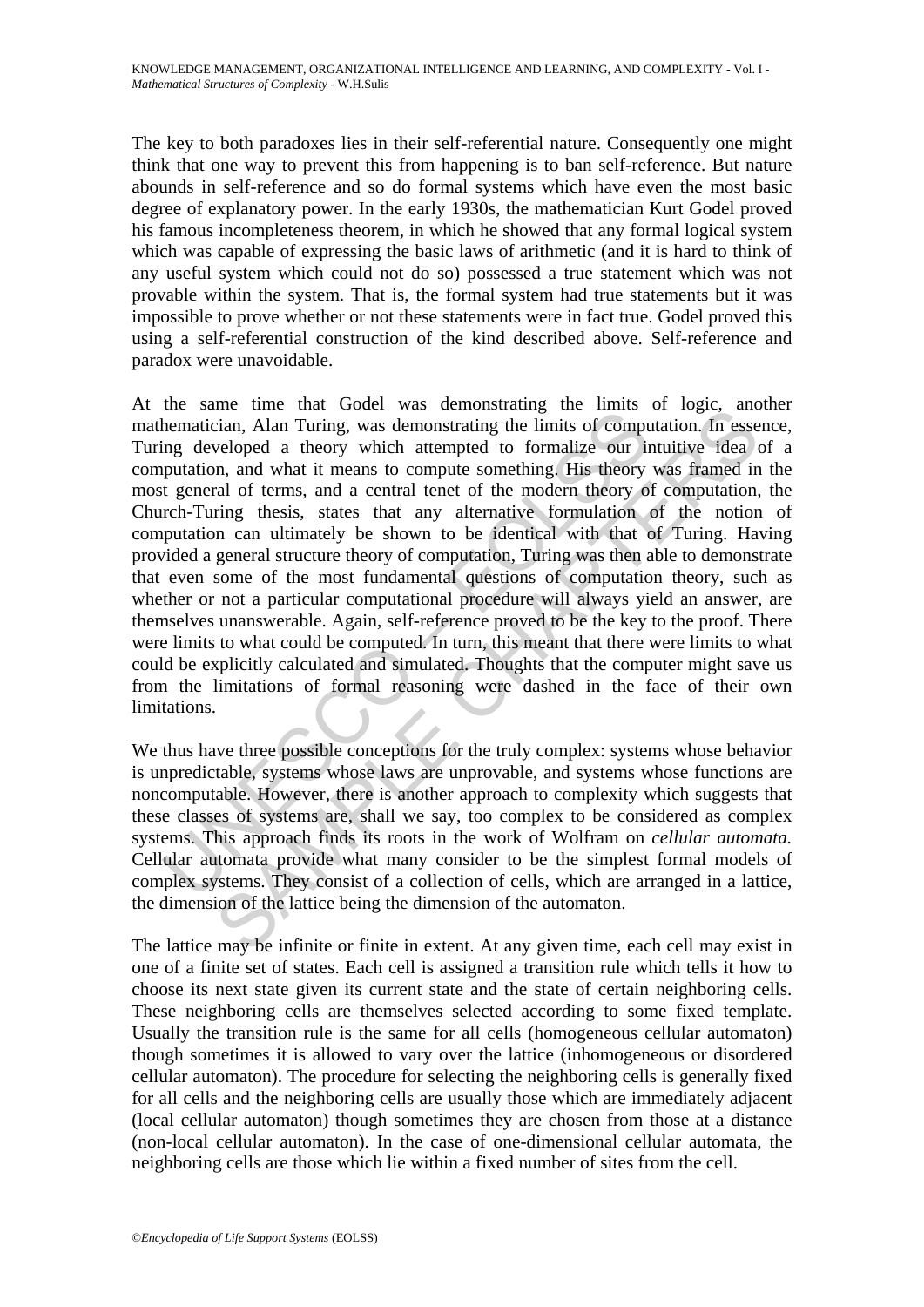mand no even the veganal valuement and a email of chaos. This suggests that complexity lies somewhere be plicated and the truly impossible. Later work by Packard and if a set of cellular automata was evolved using genetic is other in tegaal and man and the classic and the contential, there are the exerce in equals and the truly impossible. Later work by Packard and Langton suggest of collular automata was evolved using genetic algorithms, w Wolfram engaged in an exhaustive search of all one-dimensional, two-state, threeneighbor, cellular automata. Based upon the behavior that he observed he proposed a classification of these automata into uniform, periodic, chaotic and complex. Uniform cellular automata evolve to a fixed point, while periodic automata exhibit periodic behavior. Chaotic cellular automata produce random appearing patterns, and in the case of an infinite lattice exhibit aperiodic trajectories. The complex cellular automata formed the remainder, and consist of those cellular automata which exhibit very longlived transients. Wolfram conjectured that it was these latter cellular automata which were capable of carrying out meaningful computations. Moreover, if we choose one particular state, and define a new criterion termed the "lambda parameter", which measures the percentage of times that the next state is this state, then we find that the Wolfram classification correlates roughly with the lamba parameter, so that the complex automata lie between the regular automata and the chaotic automata, hence the term edge of chaos. This suggests that complexity lies somewhere between the merely complicated and the truly impossible. Later work by Packard and Langton suggested that if a set of cellular automata was evolved using genetic algorithms, which mimic the natural process of evolution, where the survival or fitness of a particular cellular automaton is determined by its success in carrying out a predetermined, fixed computation, then the majority of the resulting automata will lie within the class of complex automata. It was suggested therefore that nature evolves computational systems so that they come to lie at the edge of chaos, and therefore become increasingly complex.

While this remains an intriguing and stimulating metaphor, subsequent research has cast doubt upon its generalizability. The patterns generated by such automata are exquisitely sensitive to noise or external inputs. Moreover there is the eye of the beholder problem as the classification depends to some degree upon an extrinsic judgment of the complexity, and therefore the value of the patterns generated by a cellular automaton. For these reasons we shall focus upon the more traditional approaches.

## **2. Structural and Functional Approaches**

The structuralist approach to complex systems is similar to that of systematics in biology, an attempt to classify systems on the basis of similar and dissimilar structural features. From this perspective, the complexity of a system depends upon the number and diversity of its constituent parts, the number and diversity of the interconnections and the interactions which occur between and among these constituents, and the structure of the organization which weaves these constituents into a coherent whole. While this approach has had some success within the domain of biology, it has not proven as successful in other domains where the sheer diversity of structures is staggering. Moreover there does not appear to be any consistent relationship between the structure of a system and the behavior which it generates. Thus it is difficult at present to provide any useful structural paradigm for classifying and understanding complex systems. It is here where formal mathematical methods may prove to be of particular benefit. Formal models may be constructed free of the inevitable noise and variability inherent in natural systems and so provide a set of benchmarks or prototypes by means of which natural systems might be classified. Structural classification has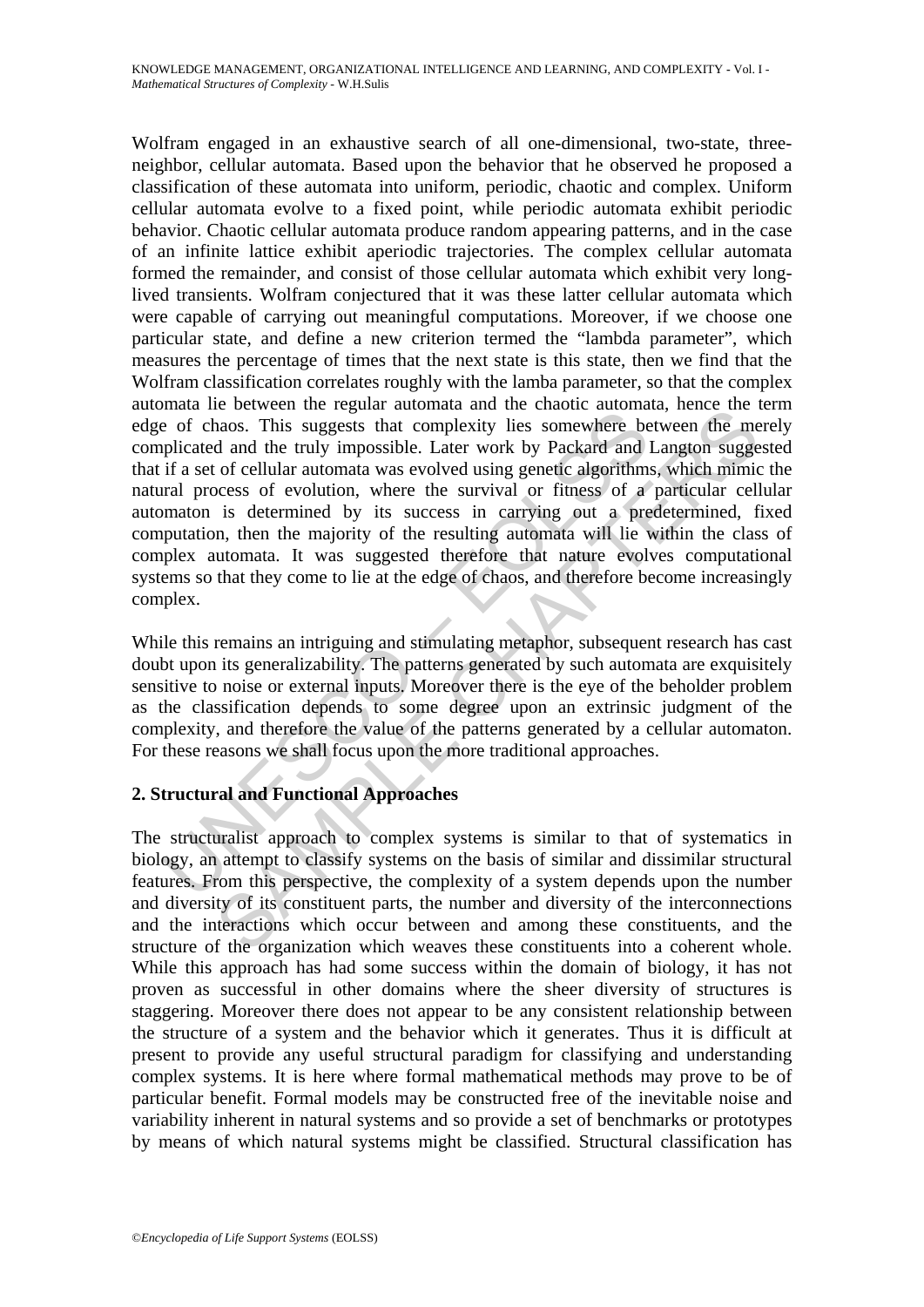proven to be a powerful tool in pure mathematics and may yet again prove itself here, but the subject is still in its infancy.

The functionalist approach attempts to classify complex systems by virtue of the particular forms of dynamical behaviors which they exhibit. At first glance this appears to be more promising than the structuralist approach, since there already appears to be a classification of behaviors into such groupings as fixed point, periodic, *quasiperiodic*, chaotic, turbulent. This classification applies only to deterministic *dynamical systems*. The behavior of stochastic dynamical systems is far more subtle, as has been discovered by those who have extended the concept of chaos into the realm of quantum mechanics. Moreover, these classifications apply to isolated systems which are not receiving any stimulation or energy from their environments. Virtually all complex systems of any practical importance exhibit strong couplings to their environments. Once the environment is allowed to play a role, a staggering diversity again appears.

The intertain and the behavior and the statement is allowed to play a role, a staggering diversity again appromment is allowed to play a role, a staggering diversity again appromise is is the idea that the behavior of a sy infusion technology couplings of orientations and entired that is allowed to play a role, a staggering diversity again appears. Once<br>all consideration of potentially great importance, though, is that of *emerge*<br>idea that A functional consideration of potentially great importance, though, is that of *emergence.* This is the idea that the behavior of a system at one level of scale gives rise to wholly unexpected or unpredicted behavior at a higher level of scale. The study of emergence is an active area of research currently within the field of complex systems theory, but many of the examples are of formal mathematical models of limited scope, and there is as yet no consensus on even the definition of emergence, let alone on its putative mechanisms, nor on how this might provide for a classification of complex systems.

Some notions, such as broken ergodicity (the exploration by a system of only a restricted portion of its phase space), broken symmetry (the failure of the behavior of a system to exhibit symmetries inherent in its defining equations) and related measures such as entropy, have begun to offer some promise, appealing not to specific local behaviors but rather to global characteristics. This is an active and promising area of research, but as of yet only weak correlations appear to exist between these functional considerations and our intuitive ideas of complexity.



TO ACCESS ALL THE **22 PAGES** OF THIS CHAPTER, Visit[: http://www.eolss.net/Eolss-sampleAllChapter.aspx](https://www.eolss.net/ebooklib/sc_cart.aspx?File=E1-29-01-02)

#### **Bibliography**

Bell J. and Machover M. (1977). *A Course in Mathematical Logic*, 599 pp. New York, NY, USA: North Holland. [This text provides a comprehensive survey of logic, limitative results, recursive function theory and intuitionist approaches].